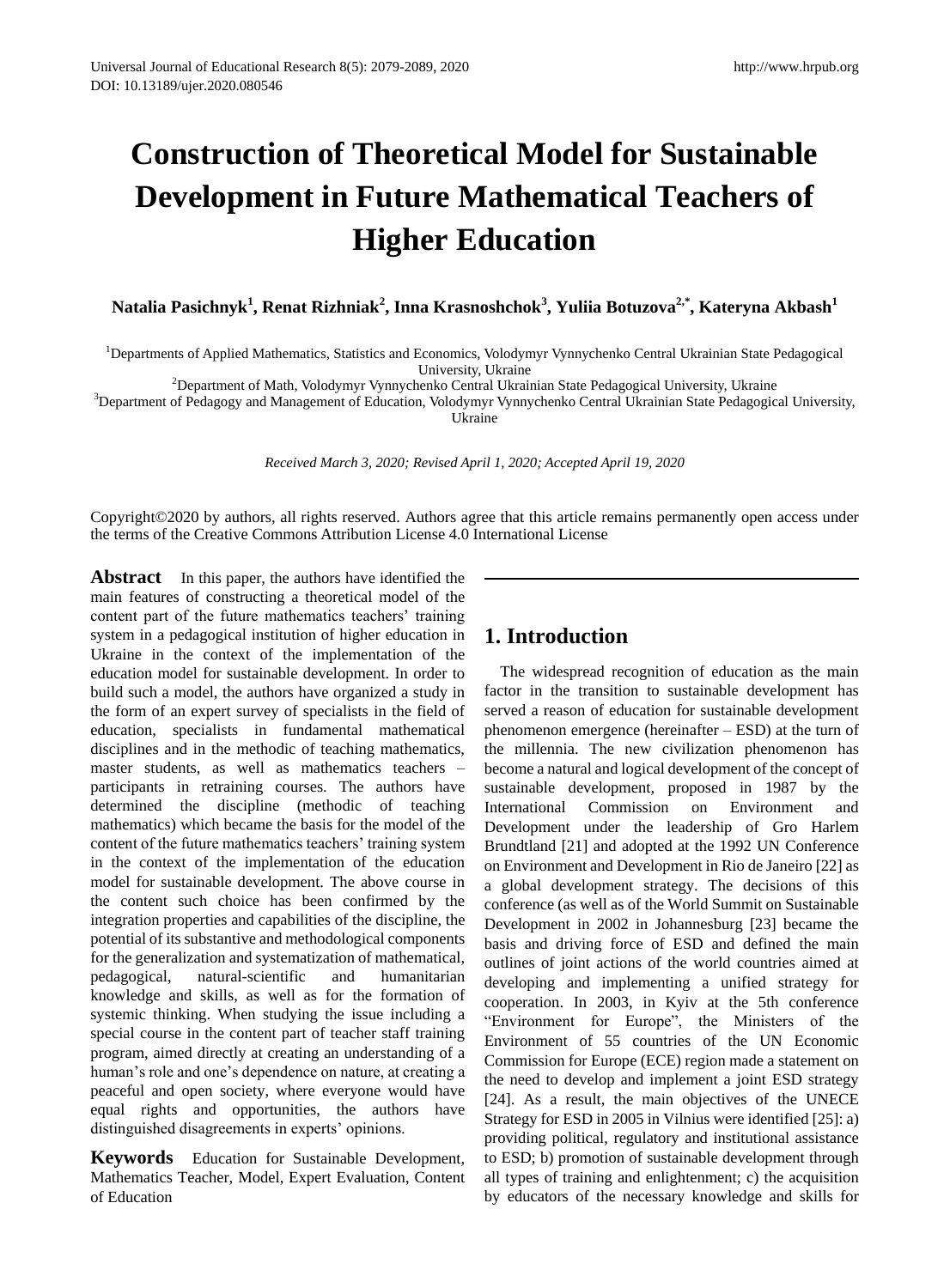ESD; d) ensuring the availability of training tools and manuals for ESD; e) promoting scientific research on ESD; f) strengthening cooperation on ESD at all levels within the UNECE region.

One of the key objectives of the UNECE Strategy for ESD is the development of knowledge by educators that enables them to integrate sustainable development into their subjects. In Ukraine, in various types of educational institutions, special disciplines and courses are introduced in the curriculum and plans, which provide introducing pupils and students with the problems of sustainable development. Such recommendations are embodied in the "National Strategy for the Development of Education in Ukraine for the period until 2021" [6]. An action plan for the formation and development of ESD also provides the priority provision of the qualified teachers' training. However, in practice there are only a few initiatives in the sphere of ESD. Despite the fact that the need to implement the principles of sustainable development in the education system, including pedagogical, is recognized at all levels, the overall progress in the field of teacher training for the implementation of ESD cannot be called significant.

Traditional views in education on the formation of students' knowledge, skills and abilities no longer satisfy society. Modern society needs not just bona fide executors who have certain knowledge, skills, but competent individual personalities. Indeed, in order to be competitive in the current dynamic conditions, young people need the ability to bring a personal context into the implementation of social and professional functions. After all, only a mature person can successfully solve the problems of the present. One of the modern educational problems is its rapid response to changes in society that requires an open education system, constant review and adaptation of the regulatory framework in education, ensuring the development and implementation of new training and upbringing methods and forms in the educational process, the formation of values and competencies necessary for sustainable development and self-realization of a person.

It is clear that new educational tasks will lead to a revision of the foundations of traditional learning. The tradition of teaching in pedagogical universities is connected with the norms of education. It is the achievement of educational standards that is the main goal of traditional education, designed to form a specific knowledge base for students, which is necessary for the formation of a specialist with certain personal qualities [11,13]. Therefore, traditional education is an important but insufficient aspect of training students for professional activities. Traditional training, given its "caution", closedness, conservatism, fulfills and "polishes" the educational process in the form of perfect structures, which provide the implementation of educational standards. The excellence of such educational structures is manifested in their persistence, orderliness, reasonability, predictability and ensures that the training system performs certain

functions, namely, the achievement of educational standards. A student enclosed in such a training system acquires the properties of an operationalist, to a certain degree, an analyst and a conscientious executor. However, over time, the "perfection" of such a learning system turns into its opposite. Namely: it forms future teachers stereotypes of thinking, algorithms of actions (operations). The latter, in turn, lead to the traditional solution to the problem (stereotypes of actions), limit the formation of students' views of the world in its infinitely possible variety or as infinitely possible reality, do not allow the student to reveal new aspects of their own essential forces, develop their own intuitions (I want, I can, I'll solve, find, learn, grasp and the like), isolate one from life's reality.

Traditionally conservative learning provides activity, self-determination, self-realization and responsibility (the main characteristics of personality development) of a student within the framework of a training system created and perfect in a static understanding, which does not make it possible for a future specialist to realize the pulse of the society's real life. The semantic space, which is created for the student by a traditionally conservative learning system, forms only individual personality traits and does not provide adequate freedom for the development of the personality as a whole for one's self-determination and self-realization. One of the learning strategies is an attempt to reveal and use the essential forces of a person as much as possible, deeper, wider. Perfect in a static understanding, the training scheme is not allowed to fully reveal these forces and, therefore, limits the realization of personal potential. It is perhaps the main drawback of traditional education.

Implementing the model of education for sustainable development requires a change in approaches to its organization, namely, the introduction of innovative components. It should be noted that innovation is associated with upgrades, changes and modifications, the creation of the new, and innovative activity - with critical analysis, creativity, going beyond generally accepted standards, using new types and forms of activity, communication, and the exclusion of old types and forms, with readiness for the perception and reflection in the educational process of both new trends in the professional sphere, caused by the development of society, culture, science, and the changing needs and requirements of the future specialist. This or that innovation in teaching mathematical subjects at a pedagogical university should have innovative potential – the ability to provide a useful result from the innovation for a long time. Consequently, the innovativeness of training presupposes violation of the static perfection of the training system, the introduction of new activators into it, which causes a violation of persistence, predictability, and typical situations. Therefore, innovations are associated with a certain risk, unpredictability of learning outcomes, atypical situations, which complicate their implementation in the educational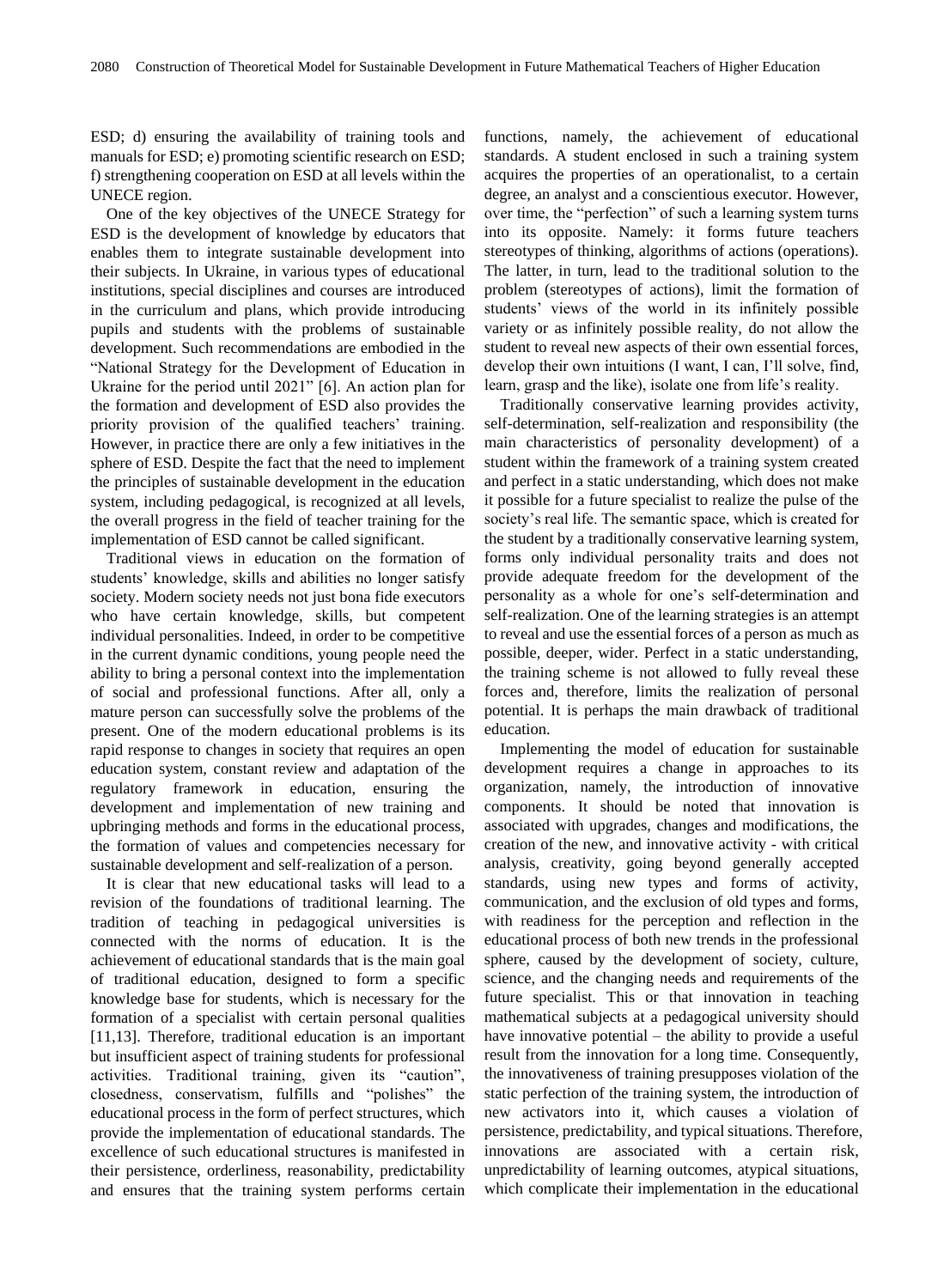#### process.

*Problem of Research.* The main problem of our research is to construct a theoretical model of the content part of the future mathematics teachers' training system in the context of implementing an education model for sustainable development, taking into account the organization of such a learning system. This model will be built on innovative principles and will become a synergistic system in which violation of sustainability of the educational process aims at the emergence of its new dissipative (more open to innovations) structures.

*Research Focus.* The issue of the content of higher pedagogical education in various areas, taking into account the implementation of the education model for sustainable development, was analyzed in the pedagogical, social, humanitarian and philosophical works of scientists. Further, the most important works in the context of our research will be noted.

For the first time, a research aimed at summarizing the problems of teacher education for sustainable development was presented in an article by Pipere A., et al[14]. There was presented an analysis of scientific research in the field of teacher education to ensure sustainable development through the publication of the journal "Journal of Teacher Education for Sustainability" from 2005 to 2014. A significant part of the journal publications in recent years has been devoted to the definition and critical analysis of the content of training future teachers in the context of implementing an education model for sustainable development: organizing the training of English teachers in Bangladesh [3], interaction of theoretical knowledge and pedagogical practice in language teachers training in Iran [8] and natural science teachers in Saudi Arabia [1], features of school training of teachers in Jordan [2]. In the teaching guidance manual of O. Pometun [15], which was developed and published as part of the Education for Sustainable Development in Action project in partnership with Global Action Plan Int. organization, with the support of the Government of the Kingdom of Sweden, the competencies that a teacher must have in education for sustainable development are analyzed. In addition, the work presents programs of special courses "Lessons for Sustainable Development" for future teachers of chemistry, biology and geography, as well as for future primary school teachers in higher education and postgraduate education. The work of A. Kramarenko [10] proposes the author's concept of the formation of environmental values for future primary school teachers and the results of scientific searches in the context of education for sustainable development, as well as gives the main results of solving the problem and the corresponding results regarding its solution. Among the works on pedagogy in the context of our research, the monograph by T. Saienko, S. Boichenko[18], in which the authors, revealing the content of the modern innovative educational concept, conclude that the spread of environmental education, the activation of the informal education sector, the introduction of eco-management and eco-audit, the development of the psychological and pedagogical foundations of information and didactic support of the educational process will contribute to the formation of environmental thinking, consciousness, ethics, culture, that determines the factors of a sustainable society.

Carolyn Roberts and Jane Roberts[16] consider various aspects of sustainability in the framework of the bachelor and master students study program. Here a series of interdisciplinary courses has been compiled, which use a predominantly educational approach based on practical actions as means of developing literacy in sustainability issues among students. The authors explain each case study from a practical point of view, which makes it possible to transfer approaches and ideas to other disciplines. A report for The Higher Education Academy, "Sustainable Development in Higher Education: Current Practice and Future Developments", prepared by Gerald Dawe, Rolf Jucker and Stephen Martin [5], analyzes possible sections of the curriculum that should address sustainable development issues and methods of teaching these aspects. By performing such a research, The Higher Education Academy sought to identify best practices in approaches to teaching and curriculum development; learn if there are problems to include sustainable development in teaching and learning strategies; and assess the level of support needed to expand and deepen the process of introducing sustainable development ideas into higher education programs.

The socio-humanitarian aspect of the problem is revealed in V. Kutsenko [12], namely the essence and components of sustainable development. The author pays special attention to the social component of sustainable development, substantiates ways to improve the socio-humanitarian sphere. M. Hofman-Bergholm [7] performs a qualitative analysis of published studies in Finland, which analyze teacher education in the context of theoretical studies of perseverance and systemic thinking. The main conclusions of the article related to the importance for future teachers to understand the content of four dimensions – political, economic, social and environmental – sustainable development. The paper systematizes the analysis of existing obstacles to improving the quality of education and training for sustainable development, substantiates the need for teacher education programs to have an internal form of systemic thinking, the basis of which is created by critical thinking, negotiation and effective competencies [7]. An important conclusion of the article concerns the need for future teachers to develop skills and abilities that are consistent with the concept of sustainable development. This will allow them to develop a comprehensive understanding of the complexity of social systems and their interaction with nature (ibid.). The psychological and pedagogical aspects of the problem are analyzed in an article by A. Suleimenova, O. Ivanova [20], which presents the results of a research of the emotional competence and individual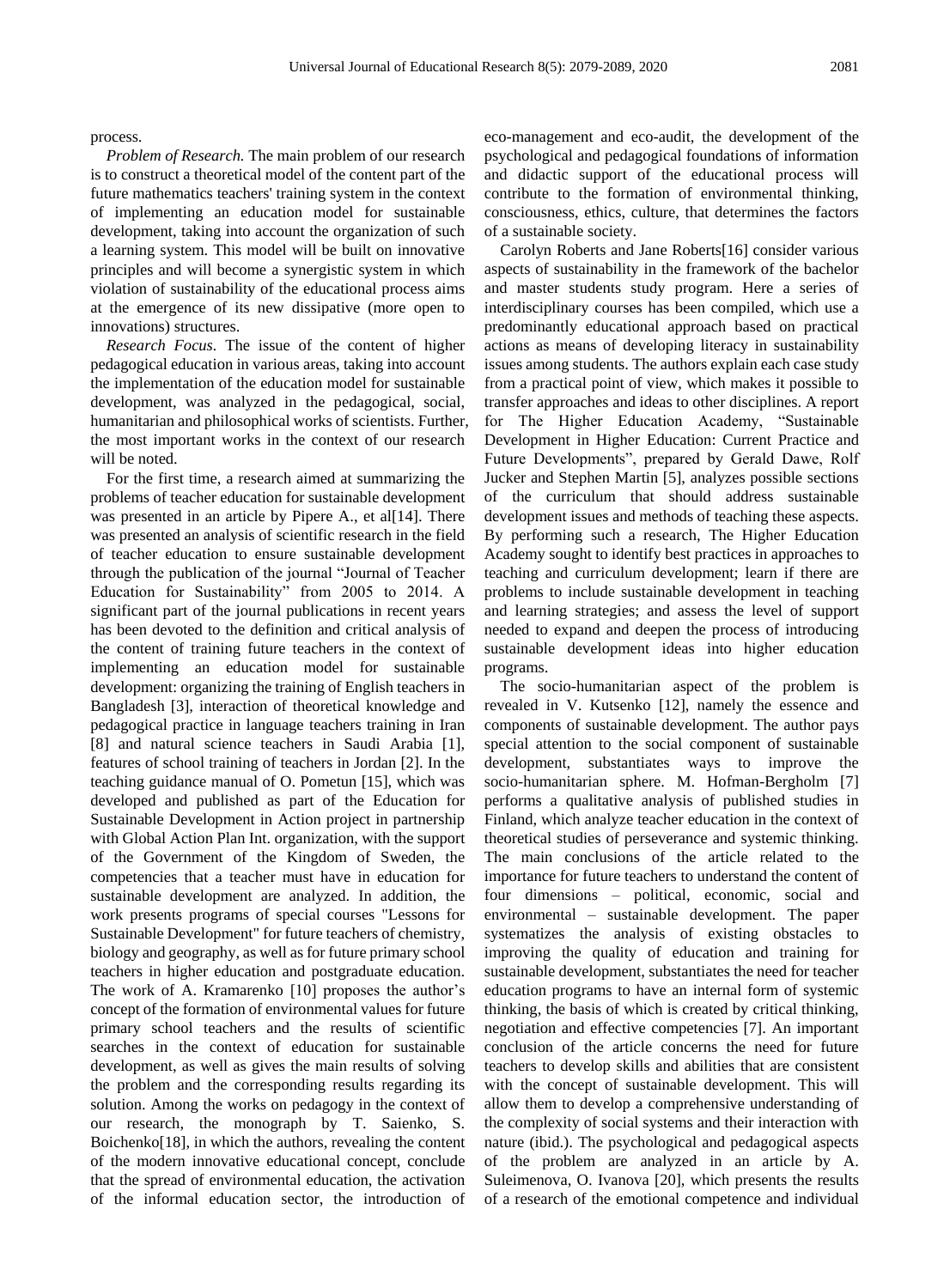style of action of future teachers in the education system for sustainable development. Finally, issues of awareness and responsibility for sustainability decisions were analyzed by D. Andić, S. Tatalović Vorkapić [4], who presented the results of awareness of the consequences and distribution of responsibility for environmental / sustainability problems among students of four faculties of teacher education in four countries: Bosnia and Herzegovina, Croatia, Slovenia and Serbia. Based on the research results, the authors suggested that the country is the main factor determining awareness and responsibility for environmental / sustainability problems.

Among the philosophical works, we note the article by P. Saukh[19], in which the author proves that the algorithm for implementing the education strategy for sustainable development is the implementation of the ideas of the so-called "new humanism in education", which is characterized by the formation of holistic and non-linear thinking; movement from the school of knowledge to the school of understanding; a synergy of training and education based on amerological pedagogy; expansion and enrichment of the world outlook component of education.

# **2. Materials and Methods**

#### **2.1. General Background of Research**

To build a theoretical model of the content part of the future mathematics teachers' training system, we have organized an expert survey. Experts were specialists in the field of education, in fundamental mathematical disciplines and in the methodic of teaching mathematics, master students at Volodymyr Vynnychenko Central Ukrainian State Pedagogical University (Kropyvnytskyi, Ukraine), as well as mathematics teachers – participants in retraining course in Vasyl Sukhomlynskyi Kirovohrad Regional Institute of Postgraduate Pedagogical Education (Kropyvnytskyi).

The main stages of the experimental study have been defined as follows: a) determination of the content of the expert survey (statements) of the participants in the experimental study; b) familiarization of the participants in the experimental study with the content part of the components of the expert survey (individual statements); c) performing an expert survey; d) processing the results of an expert survey; d) the conclusions of the performed expertise to build a theoretical model of the content part of the training system for future mathematics teachers.

#### **2.2. Instrument and Procedures**

In the course of the experimental research, the following methods have been used: theoretical – analysis of the psychological and pedagogical literature on the research problem; empirical – pedagogical observation of the educational and cognitive activities of students, conversations with scientific and pedagogical staff; mathematical methods of statistical processing of experimental data, with the help of which quantitative and qualitative relationships between research indicators have been determined.

To determine the significance of each statement, we have introduced the following indicators: indicator of generalized thought; an indicator of the degree of agreement of expert opinions; an indicator of the statistical significance of the indicator of expert opinions consistency; indicator of "activity" and competence of experts. The following indices have been used to determine the generalized indicator of the experts' thoughts: the arithmetic mean of a certain statement, the frequency of occurrence of the maximum possible points. To determine the indicator of consistency of expert opinions, the coefficients of variation of expert assessments for each of the statements and the coefficient of concordance (multiple correlation) of expert assessments have been calculated. To assess the statistical significance of the indicator of consistency of expert opinions, the Pearson criterion  $\chi^2$ has been used. The activity indicator of experts has been determined by the completeness of their answers, and the competency indicator of the participants in the examination has been determined as the arithmetic mean of the index of degree of familiarization with the problem under consideration and the index of validity of expert answers (determined by the table of validity sources).

# **3. Data Analysis and Results**

The main requirements for conducting experimental studies were to ensure the reliability, veracity and validity of experimental data. The experimental research has used a standardized methodology for conducting an expert survey, which ensured the reliability of experimental data. Reliability has also been ensured by the selection of highly qualified experts.

In the article, the authors intend to determine the content component of the future mathematics teachers' training system in Ukraine in the conditions of the functioning of the global model of educational activity - education for sustainable development.

Among 224 experts, 34 experts were specialists in fundamental mathematical disciplines and in the Methodic of Teaching Mathematics (6 Doctors of Sciences, 24 Doctors of Philosophy, 4 practitioners), 37 experts – specialists in the field of education (representatives of methodological, pedagogical, psychological, philosophical and historical departments of the university; 15 Doctors of Sciences, 22 Doctors of Philosophy), 89 experts – master students of two courses of study specialties 014 Secondary Education (Mathematics) (Educational programs "Mathematics, Computer Science, Economics" and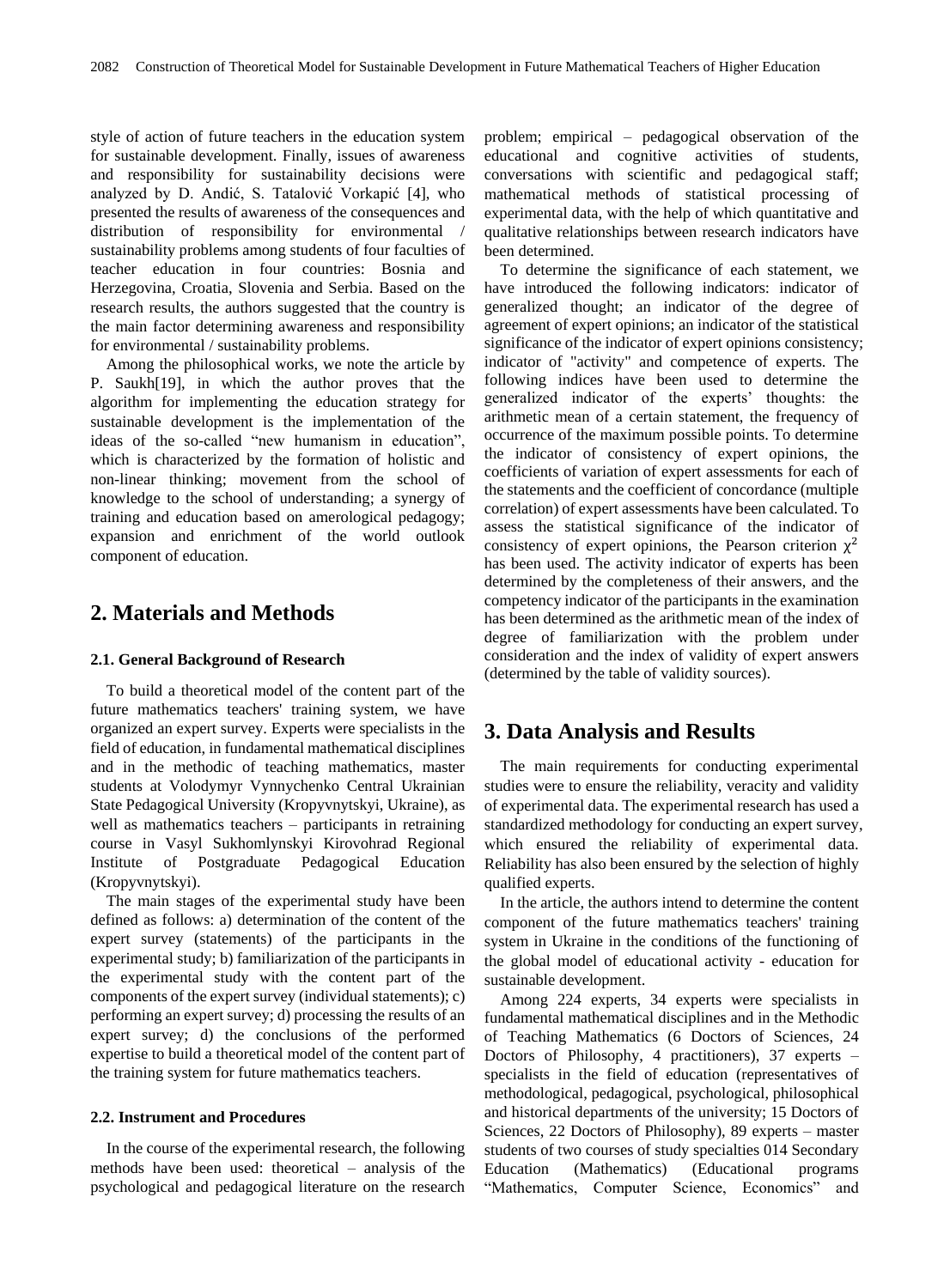"Mathematics, Physics, Economics ") and 64 experts teachers of mathematics from different schools of the Kirovohrad region. Processing of the results of the expert survey has been carried out according to the methodic "Assessing the relative importance of each individual statement." The received results of determining the relative importance of each individual statement have been evaluated on a 10-point scale  $(0 - false)$  and dangerous statement,  $1 -$  absolutely unimportant statement,  $2$ unimportant statement, 3 – rather unimportant statement, 4 – neutral unimportant statement, 5 – neutral important statement,  $6$  – rather an important statement,  $7$  – an important statement, 8 – an absolutely important statement, 9 – approval requires immediate implementation). The statements provided by the examination participants for analysis were as follows:

- 1. In the context of the implementation of education for sustainable development, the methodic of teaching mathematics in the process of training mathematics teachers is an educational discipline that integrates the contents of mathematical disciplines (algebra, geometry, mathematical analysis), disciplines of the psychological and pedagogical cycle (pedagogy, psychology), disciplines of the natural science cycle (physics, ecology) and disciplines of the social and humanitarian cycle (philosophy, history, economics, political science, sociology).
- 2. The methodic of teaching mathematics is a discipline that generalizes and systematizes mathematical, pedagogical, natural-scientific and humanitarian knowledge and skills, forms systemic thinking (a holistic thinking method that helps to understand the interconnected parts of a large system) and, as a result, ensures the acquisition of professional competencies in the context of the implementation of education model for sustainable development.
- 3. In classes on the methodology of teaching mathematics, future mathematics teachers form: a critical attitude to methods, means, and forms of learning; the ability to highlight the advantages and limitations of each method, means or form of training; awareness of the need for situational use of methods, means or forms of training in order to more fully implement didactic tasks. This will help students develop critical thinking in the context of recognizing the need for significant organizational and educational changes to promote sustainable development.
- 4. In the curriculum for training future mathematics teachers in the context of implementing the education model for sustainable development, a training course is planned that generalizes the understanding of the complexity of social systems and the features of their interaction with nature, reveals the features of the ecological economy, provides objective and scientific information on gender identity issues.
- 5. In the process of pedagogical training of future mathematics teachers in the context of the implementation of the education model for sustainable development, it is important to use information and communication technologies to solve educational problems of an integration nature and to form a systematic way of thinking. At the same time, students should critically evaluate what advantages this usage provides and what new problems are created by doing so.
- 6. The content and pedagogical training of future mathematics teachers in the context of the implementation of the education model for sustainable development is seriously influenced by relations and communication between teachers and students in order to clarify the existence of different approaches to solving problems, to determine different sets of values, ethics and morality.
- 7. The research work of future mathematics teachers in the form of the implementation of certain projects forms students' independence of the researcher, responsibility, activity, initiative, creativity, perseverance, criticality, systematic approach, the need for the search for new, and therefore, provides not only mathematical and pedagogical training of students, but also forms their personalities in the context of the implementation of the model of education for sustainable development.
- 8. Providing an individual curriculum at the final stage of future mathematics teachers' training in the context of implementing the education model for sustainable development is designed to optimize the time of students, adjust curricula in order to provide each student with the knowledge that one needs in the workplace, ensures the introduction of dual education elements in pedagogical higher education.
- 9. The formation and development of new didactic principles of education - systematic training, computerization of the educational process, fundamental training, the integration of knowledge, humanization and humanitarization of the educational process, the formation of the future specialist's personality. The filling of above principles with modern content is one of the priority directions for the development of pedagogical training of the future mathematics teachers in the context of the implementation of education for sustainable development.

Statistical processing of the determination by experts of different groups of the relative importance of each individual statement has yielded such results. Determining the degree of generalization of the experts' thought involved the calculation of the arithmetic average of a certain statement (table 1) and the frequency of occurrence of the maximum possible points (table 2).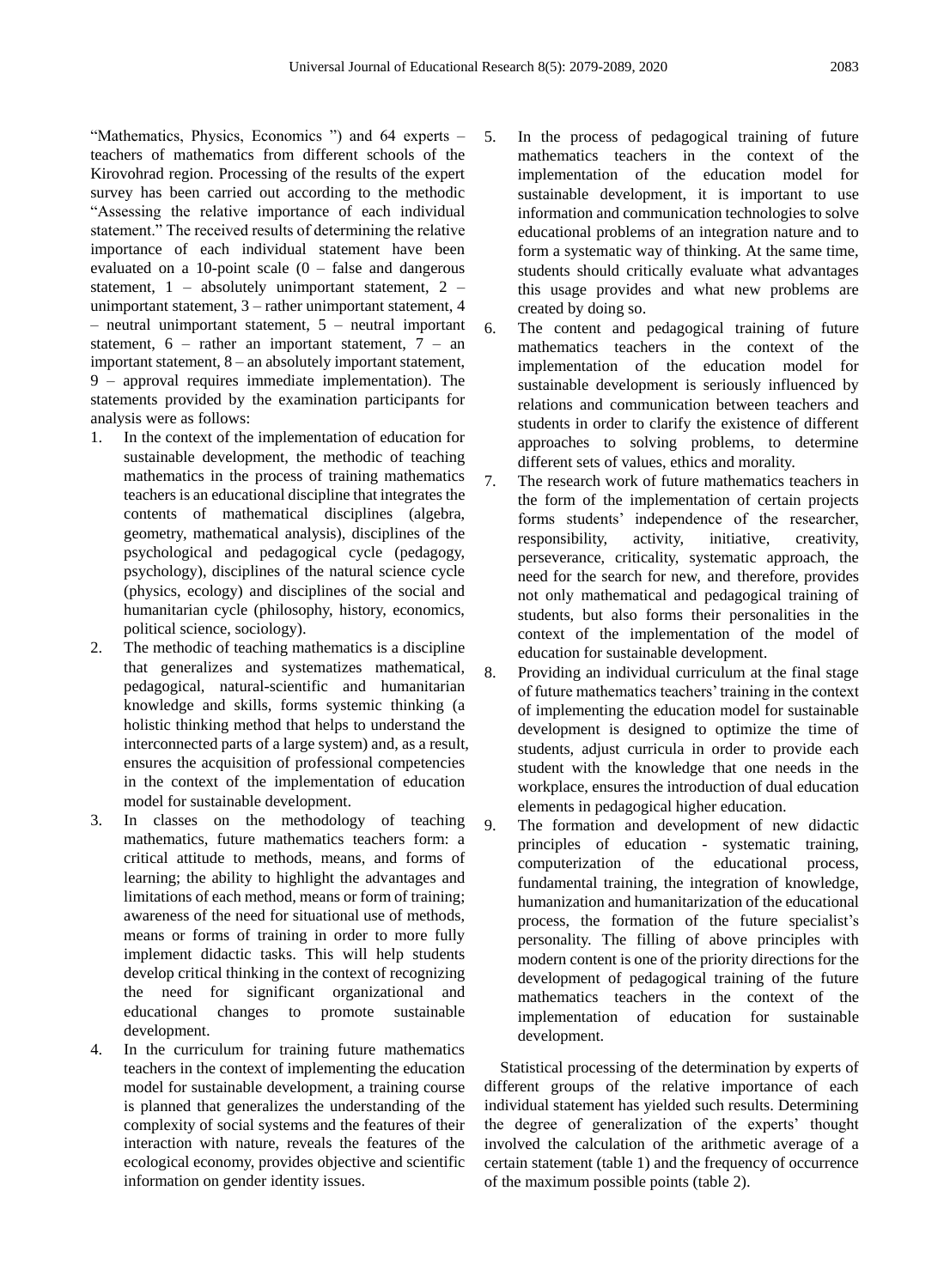| <b>Experts Category</b>       | St.1  | St. 2 | St.3  | St.4  | St. 5 | St. 6 | St. 7 | St. 8 | St.9  |
|-------------------------------|-------|-------|-------|-------|-------|-------|-------|-------|-------|
| Mathematicians and Methodists | 8.088 | 8.147 | 8.029 | 5,882 | 7.941 | 7.706 | 8.088 | 7.971 | 7,912 |
| Specialists in education      | 7.973 | 8.000 | 8.000 | 7.297 | 7.378 | 7.703 | 8.054 | 7.919 | 7,730 |
| Master students               | 8,078 | 8.065 | 8.039 | 5.805 | 8.247 | 7.727 | 8.182 | 8.039 | 7,688 |
| Teachers                      | 8.196 | 8.196 | 8.235 | 7.392 | 8.314 | 7.824 | 8.451 | 8,333 | 8,471 |
| All experts                   | 8.107 | 8.112 | 8.094 | 6.496 | 8.058 | 7.746 | 8.219 | 8.071 | 7,924 |

**Table 1.** The arithmetic average values of the assessment of claims 1–9 by different categories of experts

|  |  | Table 2. Frequency of occurrence of the maximum possible points of assessment of claims 1-9 by different categories of experts (in percent) |  |  |  |  |  |  |
|--|--|---------------------------------------------------------------------------------------------------------------------------------------------|--|--|--|--|--|--|
|--|--|---------------------------------------------------------------------------------------------------------------------------------------------|--|--|--|--|--|--|

| <b>Experts Category</b>       | St.1 | St. 2 | St.3 | St.4 | St. 5 | St. 6 | St. 7 | St. 8 | St.9 |
|-------------------------------|------|-------|------|------|-------|-------|-------|-------|------|
| Mathematicians and Methodists | 32,4 | 38,2  | 17.6 | 0.0  | 23.5  | 2.9   | 26.5  | 20.6  | 26,5 |
| Specialists in education      | 24,3 | 35,1  | 16.2 | 5,4  | 5.4   | 2,7   | 24.3  | 18.9  | 10,8 |
| Master students               | 38,2 | 40.4  | 20,2 | 0.0  | 39.3  | 3,4   | 33,7  | 27,0  | 13,5 |
| Teachers                      | 39,1 | 43,8  | 26.6 | 4,7  | 28.1  | 4,7   | 39,1  | 29.7  | 43,8 |
| All experts                   | 35,3 | 40,2  | 21,0 | 2,2  | 28.1  | 3,6   | 32,6  | 25,4  | 23,7 |

As we see from Table 1, the arithmetic mean values of the assessment by various categories of experts of statements 1–9 indicate the general approval by the participants of the examination of the ideas proposed for analysis. Almost all statements were (on average) recognized by experts as important or absolutely important. Only when analyzing statement 4 the experts disagreed in opinions. The group of "mathematicians and methodologists" and the group of "master students" on average rated "planning a training course that summarizes the understanding of the complexity of social systems and the features of their interaction with nature" in the interval between "neutral important" and "rather important." The other two groups of experts leaned towards the interval between "important" and "absolutely important" when evaluating this statement. As a result, the variation in the average values of different categories of experts' estimates of statement 4 amounted to more than 13% (noting that the similar indicator of variation in the average values for other statements ranged from 0.7% for statement 6 to 5.4% for

statement 5).

Table 2 shows that statements 1–3 and 6–8 caused a relative unity of all categories of experts (the variation in the choice of the maximum possible points for evaluating these statements by different categories of experts is between 8% and 22.3%). When analyzing statements 4, 5 and 9 regarding the choice of the maximum possible points for their assessment, experts of different categories were not so unanimous (the corresponding indicators of variation were 103%, 49.6% and 55.2%).

Nevertheless, in general, we can conclude that there is a certain degree of generalization of the thoughts of experts.

In order to determine the indicator of consistency of expert opinions, we have determined the coefficients of variation of expert assessments for each of the statements (table 3) and the coefficient of concordance *W* of expert assessments (table 4). To evaluate the statistical significance of the  $W_{\alpha}$  indicator of the consistency of expert opinions, the criterion  $\chi^2$  has been used.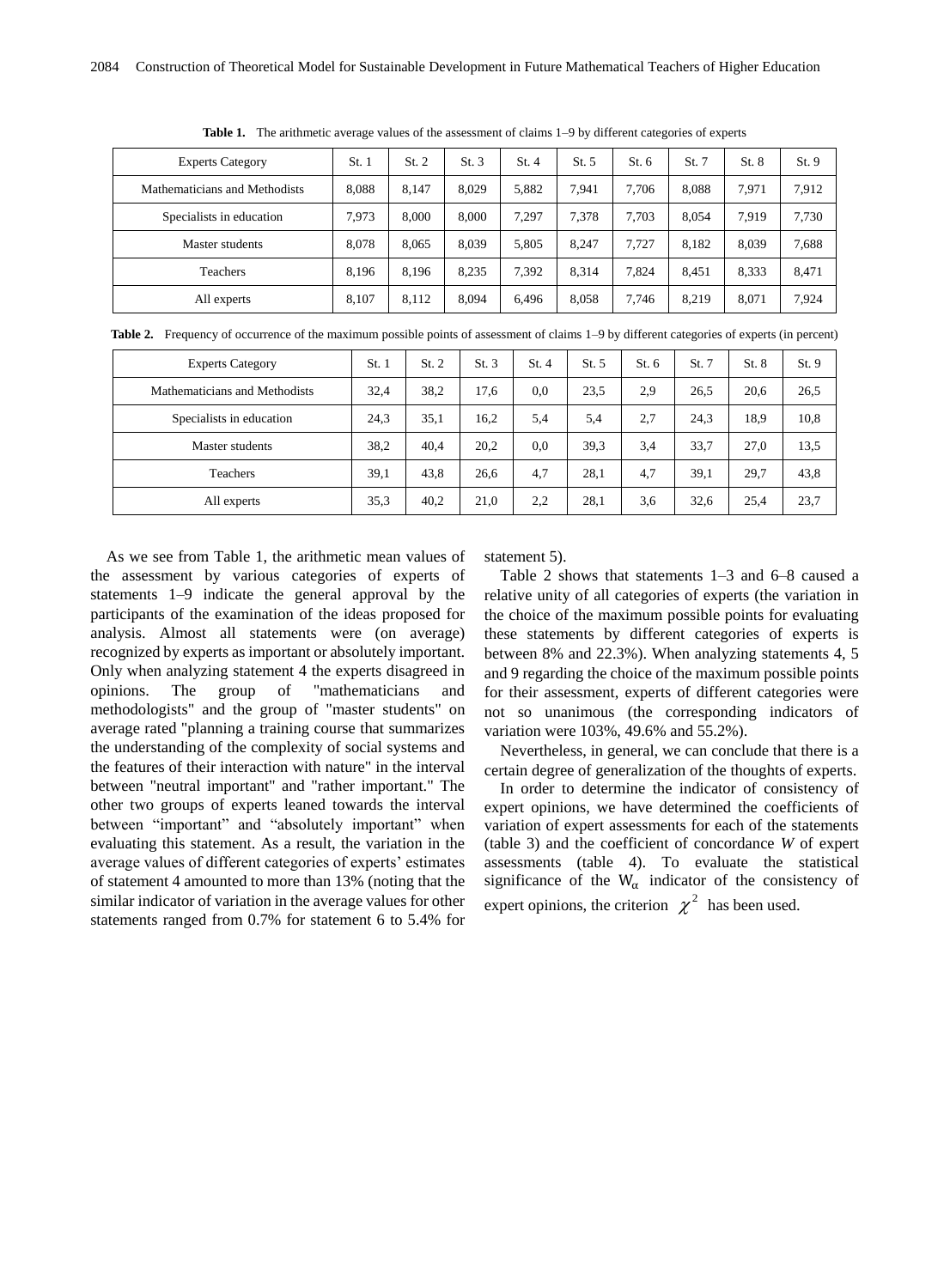| <b>Experts Category</b>       | St. 1 | St. 2 | St.3 | St.4  | St. 5 | St. 6 | St. 7 | St. 8 | St. 9 |
|-------------------------------|-------|-------|------|-------|-------|-------|-------|-------|-------|
| Mathematicians and Methodists | 9,80  | 9.62  | 7.18 | 16.62 | 9,77  | 6.80  | 8.26  | 8.45  | 10,02 |
| Specialists in education      | 9.57  | 11.02 | 7.22 | 11.13 | 10.28 | 6.75  | 8.25  | 8.62  | 8,43  |
| Master students               | 10.15 | 10.81 | 6.93 | 16.33 | 8.17  | 6,55  | 7.60  | 8.43  | 9,80  |
| Teachers                      | 10.40 | 10.92 | 6.80 | 10.78 | 7.17  | 6.63  | 6.45  | 7.15  | 7,89  |
| All experts                   | 10.03 | 10.64 | 6.97 | 17,37 | 9.34  | 6,61  | 7.57  | 8.17  | 9,62  |

**Table 3.** Coefficients of variation in the assessment by different categories of experts of each of the statements 1–9 (in percent)

We will clarify some aspects of the calculation of concordance. The initial score tables are calculated in the form of rank matrices  $\{R_{ji}\}\,$ ,  $j = \overline{1,m}$ ,  $i = \overline{1,n}$  as the results of a survey of experts, where *n* is the number of ranking objects and *m* is the number of experts. Each of them ranks the variables according to the degree of their influence on the target attribute. In our tables, there are quite a few cases of indistinguishability of variables. Therefore, we have related ranks [17]. The calculation of the coefficient of concordance in a situation of the presence of related ranks is made by a more complex formula:

$$
W = \frac{\sum_{i=1}^{n} \left\{ \sum_{j=1}^{m} R_{ji} - \frac{m(n+1)}{2} \right\}^{2}}{\frac{1}{12} \cdot m^{2} \left( n^{3} - n \right) - m \sum_{j=1}^{m} T_{j}},
$$
  
were 
$$
T_{j} = \frac{1}{12} \sum_{\gamma=1}^{l} \left( t_{\gamma}^{3} - t_{\gamma} \right),
$$

Tj – correction coefficient of j variable. It is calculated by all l «cases» of objects in distinguishability. Herewith  $t_{\gamma}$  – the number of indistinguishable objects of one "case".

For large *m* and *n*, as in our case, statistically significant to test the hypothesis of a uniform distribution of ranks (agreement of rankings) there can be a very small value of *W*. It is known that  $m \cdot (n-1) \cdot W$  (for  $n > 7$ ) has  $\chi^2$ distribution with the number of degrees of latitude  $f = n - 1$  . It follows that the critical value is  $\overline{(n-1)}$ . 2 1 *W*  $\alpha' = \frac{\lambda \alpha}{m \cdot (n)}$  $=-\frac{\chi}{\sqrt{\frac{2}{\chi}}}\times$  $\frac{\lambda_{\alpha}}{\lambda_{\alpha}}$ . If  $W > W_{\alpha}$ , then with probability of

 $\alpha$  it can be concluded that the rankings are consistent [9].

**Table 4.** Concordance coefficients *W* and estimates of statistical significance *W<sup>α</sup>* of consistency indicators of expert opinions with confidence probability *α*=0,99

| <b>Experts Category</b>       | W     | W.    |
|-------------------------------|-------|-------|
| Mathematicians and Methodists | 0,851 | 0,074 |
| Specialists in education      | 0,195 | 0,068 |
| Master students               | 0,417 | 0,028 |
| Teachers                      | 0,421 | 0,039 |
| All experts                   | 0,273 | 0.012 |

The data in Table 3 indicate the existence of acceptable variability in the experts' assessments of different categories of each of the statements. The data in Table 4 confirm the existence of a multiple relationship between expert estimates for all the proposed statements, since all values of *W* exceed the corresponding critical values of

 $\alpha$  Therefore, the opinions of experts on the proposed topic can be characterized as agreed.

For all statements, the maximum possible indicator of expert activity was noted (all experts rated all the statements). The competency indicator of the participants in the examination has been determined by us on the interval (0; 1) as the arithmetic average of the coefficient of familiarization degree with the problem under consideration (determined by normalization - multiplying by 0.1 - each expert's own rating on a discrete scale from 0 to 10) and the expert argumentation index (determined personally by each expert on the table of sources of validity - table 5). The competency indicators of the examination participants are indicated in table 6.

**Table 5.** Distribution of the influence degree of argumentation sources by experts in the analysis of statements 1–9

|                                                    | Degree of source influence |        |     |  |  |
|----------------------------------------------------|----------------------------|--------|-----|--|--|
| Source of validity                                 | high                       | middle | low |  |  |
| Performance of theoretical<br>analysis             | 0.3                        | 0,2    | 0,1 |  |  |
| Use of production experience                       | 0.5                        | 0,4    | 0,2 |  |  |
| Summarization of native<br>authors' works          | 0.05                       | 0.05   | 0   |  |  |
| Summarization of foreign<br>authors' works         | 0.05                       | 0.05   | 0   |  |  |
| Use of personal theoretical<br>and practical works | 0.05                       | 0.05   |     |  |  |
| Intuition                                          | 0.05                       | 0.05   |     |  |  |

**Table 6.** Competence indicators of the expertise participants

| <b>Experts Category</b>       | <b>Expert Competency Index</b> |
|-------------------------------|--------------------------------|
| Mathematicians and Methodists | 0,887                          |
| Specialists in education      | 0,845                          |
| Master students               | 0,775                          |
| Teachers                      | 0,832                          |
| All experts                   | 0.820                          |

Considering the fact that the total competency indicators of the examination participants are close to 1, we can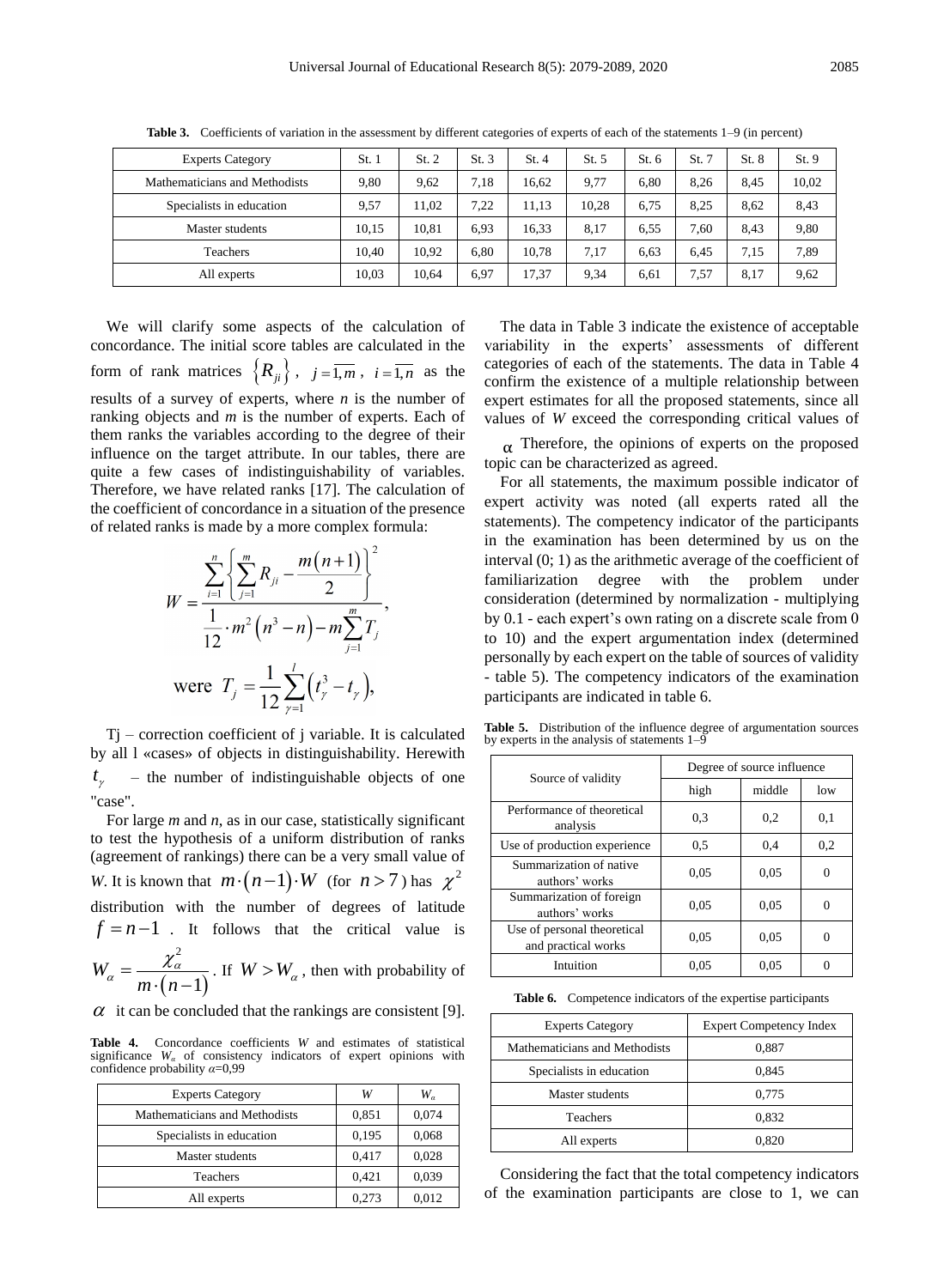conclude that all categories of experts participating in the survey are competent specialists in the field of the subject under discussion.

### **4. Discussion**

Participants in the expert survey have confirmed one of the fundamental ideas of constructing the content part for future Ukrainian mathematics teachers' training in the context of the functioning of the global model of educational activity – education for sustainable development. This idea is that the discipline of the methodic of teaching mathematics is an educational discipline that integrates knowledge of various mathematical subjects, subjects of the cycle of psychological and pedagogical disciplines, philosophy and other sciences. It is in the process of studying the methods of teaching mathematics that the general didactic teaching principles (general methodology) are implemented, as well as special teaching methods for individual mathematical disciplines (special techniques). At the same time, the process of integrating knowledge of various disciplines is not just an eclectic sum of knowledge, but integrative knowledge, that is, interdisciplinary knowledge and related skills. Integrative knowledge is allowed to apply, for example, knowledge from the course of algebra in solving geometric problems; knowledge from the course of analytical geometry, algebra, mathematical analysis in solving equations and inequalities (especially increased complexity, which contain modules and parameters); knowledge of mathematical statistics, linear algebra and optimization in the study of development trends of economic, social, environmental, historical and other processes.

In addition, the methodology of teaching mathematics is designed to help students realize the role of various mathematical and humanitarian disciplines in the formation of knowledge and relevant thinking styles. Therefore, in classical mathematical analysis, one of the fundamental concepts is the concept of limit. It is the "dynamism" of the limit that forms the special style of thinking. Another style of thinking, which can arbitrarily be called "probabilistic," is formed by probability theory, when the world is considered not only as regular, but also random. However, accidents in probability theory correspond to a certain distribution – which may not occur in the real world. Geometry forms spatial representations of the world in the form of various geometry models of real space. Logic encourages conclusions based on certain rules, contributes to the formation of models of the real world. Original thinking styles are also characteristic of humanitarian disciplines. It is important to convey to students the understanding that any mathematical and any humanitarian discipline reflects the features of only certain aspects of the real world, abstracting from its diversity.

Consequently, one of the most difficult tasks in the methodology of teaching mathematics in pedagogical higher education is the formation of students' systemic thinking. Indeed, each mathematical and humanitarian discipline has certain concepts and relationships among them, has its own language, and thereby creates a specific semantic space of possibilities for displaying reality by the consciousness of the subject of instruction in the form of models of the corresponding discipline. Therefore, the methodology of mathematics should become a generalizing and systematizing discipline, which is designed to form the systemic thinking of future mathematics teachers and, as a result, to ensure the acquisition of professional competencies in the context of the implementation of the education model for sustainable development. This idea of building the substantive part of the future Ukrainian mathematics teachers' training in the context of implementing education for sustainable development was supported by all participants in the examination.

One of the forms of systemic thinking formation is the formation of critical thinking among students. It is in the classes on the methodology of teaching mathematics that students need to form a critical attitude towards methods, means, and forms of learning. At a minimum, this should be done so that they can highlight the advantages and limitations of each method, means or forms of training, recognize the need for situational application of them in order to more fully implement didactic tasks. Therefore, on the one hand, future mathematics teachers need to be given knowledge that reflects modern philosophical and methodological views on the problem of rationality in scientific knowledge, and thereby reveal the rationality of approaches, methods, tools and forms of teaching mathematics. On the other hand, it is critical to evaluate one or another rationality of the strategy of using approaches, methods, means and forms of training. Thus, the experts supported the idea of constructing a substantial part of the future mathematics teachers' training in Ukraine in order to promote the development of critical thinking among students in the context of recognizing the need for significant organizational educational changes to promote sustainable development.

It was not easy for the participants of the expertise to analyze the statement about the need to include the content part of future mathematics teachers' training course, the purpose of which is to generalize the understanding of the complexity of social systems and the features of their interaction with nature, to reveal the features of the ecological economy, to provide objective, impartial and scientific information on sexual orientation and gender identity. Noting that this was the only statement in which the opinions of experts were divided (although this division concerned the area of "importance" of this statement - from neutral to absolutely important), we consider this fact a problem, which indicates that among the specialists of the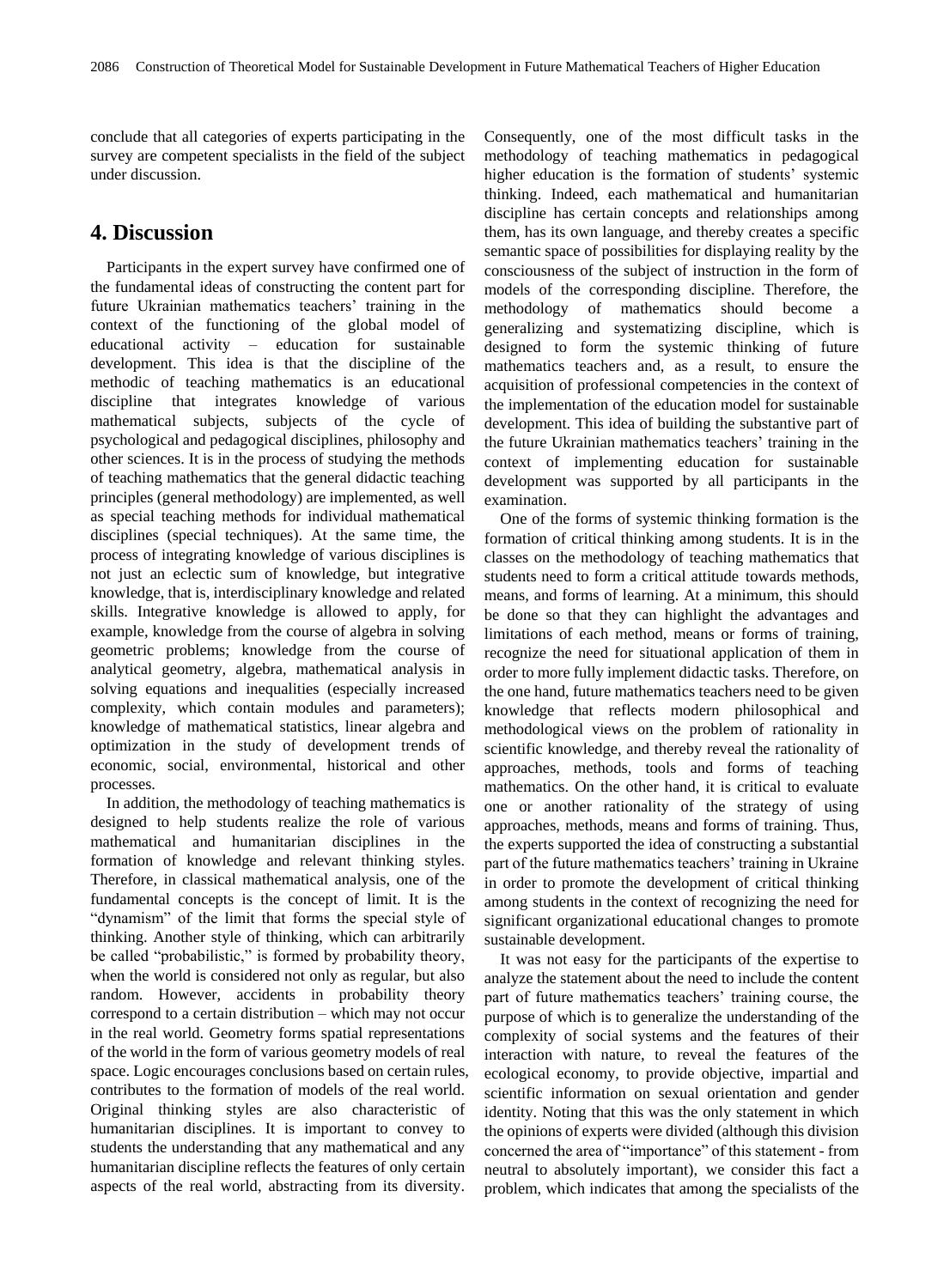higher pedagogical education system (at least in the field of future mathematics teachers' training), there is an opinion that it is not necessary to include a course in the teacher training program that is aimed directly at creating an understanding of the role of human and one's depending on nature, on the creation of a peaceful and open society, where everyone would have equal rights and opportunities. Understanding the extreme nature of such our conclusion, we consider it necessary to separately (within the framework of another study) research the problem including the above course in the content of the mathematics teachers' training.

Experts of all categories noted the important role of information and computer technologies in the training of future mathematics teachers as those who help to implement the principles of didactics: scientific, accessibility, systematic, visual and fundamental. The study of various mathematical concepts, their interpretation, can be carried out in different mathematical subjects. An important role here can be played by the graphic capabilities of information and computer technologies. So, for example, when studying the concept of convergence of a functional series, its partial sums, residual term, rate of convergence, computer software products can be used. An important tool in information and computer technology can be in the formation of an understanding of certain theorems actions locality, for example, the existence and uniqueness theorems for solving a differential equation. Similarly, the capabilities of information and computer technologies are used in the analysis of pedagogical, environmental, economic, historical and other models. In this way, the integration of knowledge of various mathematical and humanitarian disciplines, knowledge of information technology, computer arises. It is important that the lessons on the methodic consider not just information and computer technologies, but their capabilities to provide solutions to various problems. Only such a critical analysis will allow one to learn how to correctly "select" the necessary information and computer technologies for realizing learning goals, thereby forming future mathematics teachers' skills to solve educational problems of an integration nature and, as a result, ensuring the formation of a systematic way of thinking.

The experts agreed greatly (in the interval between "important" and "absolutely important" closer to the latter) with the statement about the impact on the content of pedagogical training of future mathematics teachers in the context of the implementation of the education model for sustainable development of relationships and communication between teachers and students. Future teachers should understand that no teaching methods and means in themselves "teach" – teachers teach as individuals and, again, teach students' personalities. Therefore, when choosing methods and forms of learning a lot depends on what kind of relationship there is between

the teacher and students. Whom do teachers see their students as? Objects of influence, active subjects of activity or people with equal rights in the universal understanding? Accordingly, it is advisable to plan and develop methods and forms of study. It is important that the teacher and students discuss classes themselves, which will create a dialogue between the teacher and students to find the best methods, means and forms of conducting classes.

The experts also agreed on the importance of organizing research work as a necessary factor in the formation of their personality in the context of the implementation of the education model for sustainable development in training future mathematics teachers. The research work of future mathematics teachers involves the application of knowledge, skills that are obtained in the study of various disciplines, to solve specific scientific problems. The organic combination of the study of mathematical and humanitarian courses with the scientific work of students is one of the important principles of professional training for future mathematics teachers. Scientific activity can have different aspects, which are displayed by the programs of scientific circles, problem groups. The scientific work of students in the form of the implementation of certain projects forms their independence as a researcher, responsibility, activity, initiative, creativity, perseverance, the search for the new, which allows revealing and realizing those facets of the personality that are not fully disclosed during traditional training in mathematical disciplines. An important place in the organization of scientific work of students is increasingly occupied by the project method, when a student independently develops a project of one's own activity and implements it. As a result, the scientific work of students expands their space of opportunities for professional training and for the development of their own personality, namely, contributes to the development of activity, self-realization and responsibility, which are the main criteria for personality development.

It was also confirmed by experts that an important factor in the professional training of teachers is the connection with real future activities. Therefore, future teachers of mathematics should have an idea of the organization features of pedagogical practice. However, not only teaching practice connects students with future professional activities. A significant part of future teachers gain professional and life experience directly in the workplace, while studying according to individual plans. It is individual learning plans that are designed to optimize the time of students, adjust curricula in order to provide the student with the knowledge that one needs in the workplace. In fact, through the implementation of individual student learning plans, it is possible to introduce elements of dual education in pedagogical higher education.

The experts paid special attention to the training of future mathematics teachers in terms of implementing education for sustainable development to such important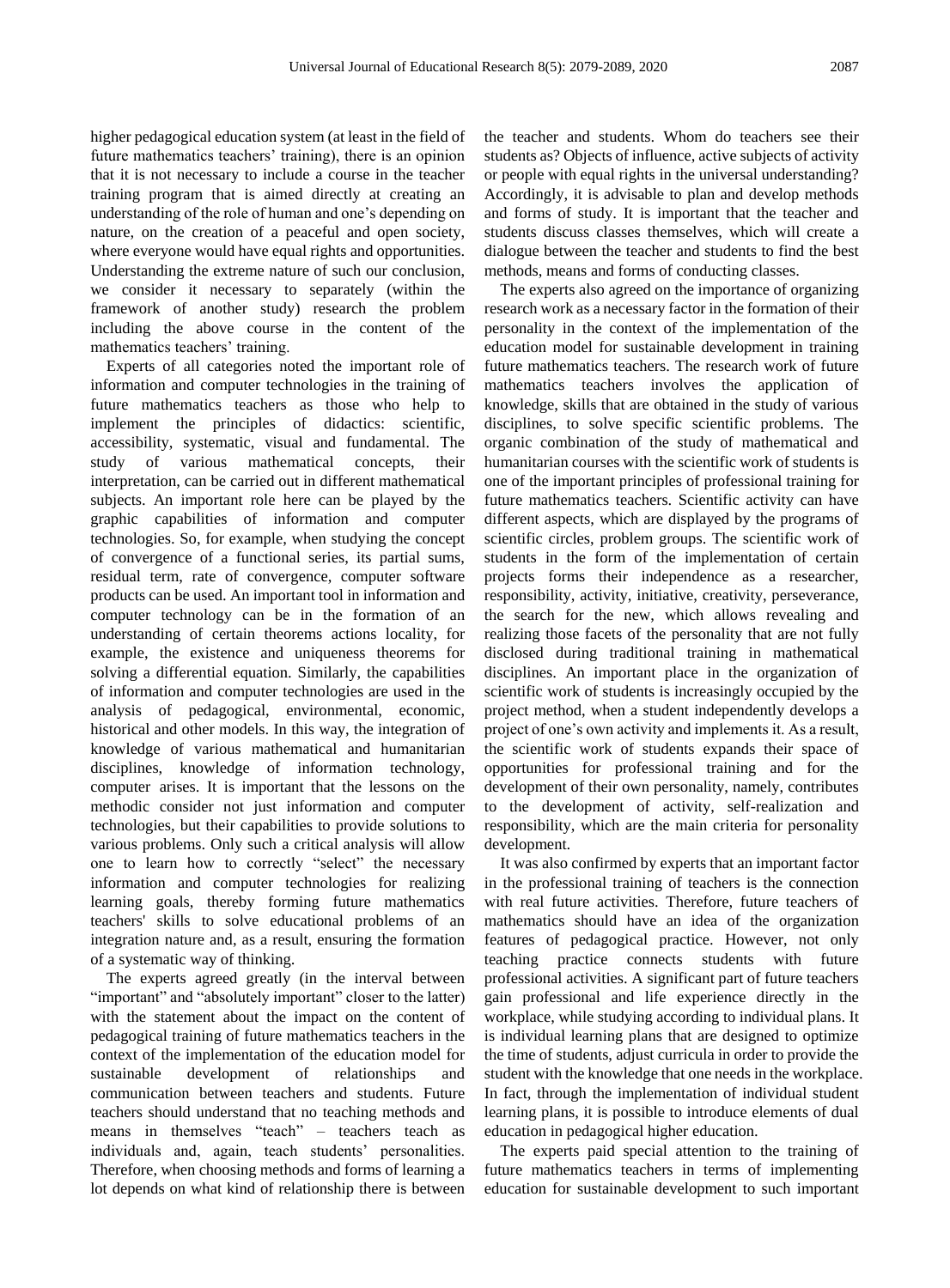concepts as technology, method, form, teaching tool, principle, and the formation of students' skills to explain the ambiguity of the definition of these concepts in the scientific literature and to indicate their perception by scientific community in a paradigmatic sense. Based on this, all categories of experts noted the importance of students understanding the new didactic principles of education that underlie in different teaching technologies, and the importance of adequately filling these principles with modern content. Only this way will enable future mathematics teachers to understand the features of the teaching technologies emergence that focus on the problem, individuality, differentiation, innovativeness, interactivity and, as a result, on the organization of the functioning of the global model of educational activity – education for sustainable development.

## **5. Conclusions**

Education is the most important and necessary condition for the implementation of the Sustainable Development Goals [26] in the world. Therefore, given the objective complexity of sustainability, quality teacher training plays a decisive role in the success of the organization of education to achieve the goals of sustainable development in the world and in each individual country. Ukraine adopted and adapted to plans for sustainable development, having formed a roadmap for action in all 17 areas (including education for sustainable development). It is clear that the action plan in the direction of education for sustainable development at the national level is characterized by sufficient commonality. Therefore, given the autonomy of higher education institutions in our country, each university that implements teacher's training implements its own vision of fulfilling a general plan of action.

The initial task of training mathematics teachers at Volodymyr Vynnychenko Central Ukrainian State Pedagogical University in the context of implementing the education model for sustainable development has determined the construction of a theoretical model of the content of the teaching system for future teachers. With this purpose, an examination has been conducted with four groups of experts (mathematicians and methodologists of mathematics, specialists in the field of education, teachers of mathematics, and master students). As a result of the expert survey, the organizers have come to such conclusions.

Firstly, a discipline is defined (Methodic of Teaching Mathematics), which will become the basis for the content model of the future mathematics teachers' training system in the context of the education model implementation for sustainable development. This choice is confirmed by the integration properties and capabilities of the discipline, the potential of its substantive and methodological components

for the generalization and systematization of mathematical, pedagogical, natural-scientific and humanitarian knowledge and skills, as well as for the formation of systemic thinking.

Secondly, an important component of the content of the training system for future mathematics teachers will be information and communication technologies for solving educational problems of an integration nature and for the formation of systematic thinking.

Thirdly, the component of the content of the training system for future mathematics teachers in the context of implementing the education model for sustainable development will be their practical training in the form of organizing research projects and production projects in which the subject of research and production activities will be social systems and their interactions with nature.

Fourth, some experts did not support the inclusion of a special course in the content part of the teacher's training program, which is aimed directly at creating an understanding of the role of human and one's dependence on nature, at creating a peaceful and open society where everyone would have equal rights and opportunities. The reasons for such case may be different. The lack of motivation of the pedagogical society to introduce the substantial part of the named innovation into the educational process of teacher training could have effect. In addition, the reason could be the lack of centralized monitoring of the transformation of education for sustainable development by the Ministry of Education and Science of Ukraine. We also do not exclude insufficient training of the expertise participants themselves to understand the real goals and content of this discipline. Therefore, we consider it necessary to research separately (within the framework of another study) the problems including the above course in the content part of the mathematics teachers training.

# **REFERENCES**

- [1] Abdulwali H. Aldahmash, Saeed M. Alshmrani, & Abdo N. Almufti (2017). Secondary School Science Teachers' Views about Their Reflective Practices. *Journal of Teacher Education for Sustainability*, 19 (1), 43–53.
- [2] Alkhawaldeh, A. (2017). School-based Teacher Training in Jordan: Towards On-school Sustainable Professional Development. *Journal of Teacher Education for Sustainability*, 19 (2), 51–68.
- [3] Amin, M.A., & Greenwood, J. (2018). The UN Sustainable Development Goals and Teacher Development for Effective English Teaching in Bangladesh: A Gap that Needs Bridging. *Journal of Teacher Education for Sustainability*, 20 (2), 118–138.
- [4] Andić, D., & Tatalović Vorkapić, S. (2017). Teacher Education for Sustainability: The Awareness and